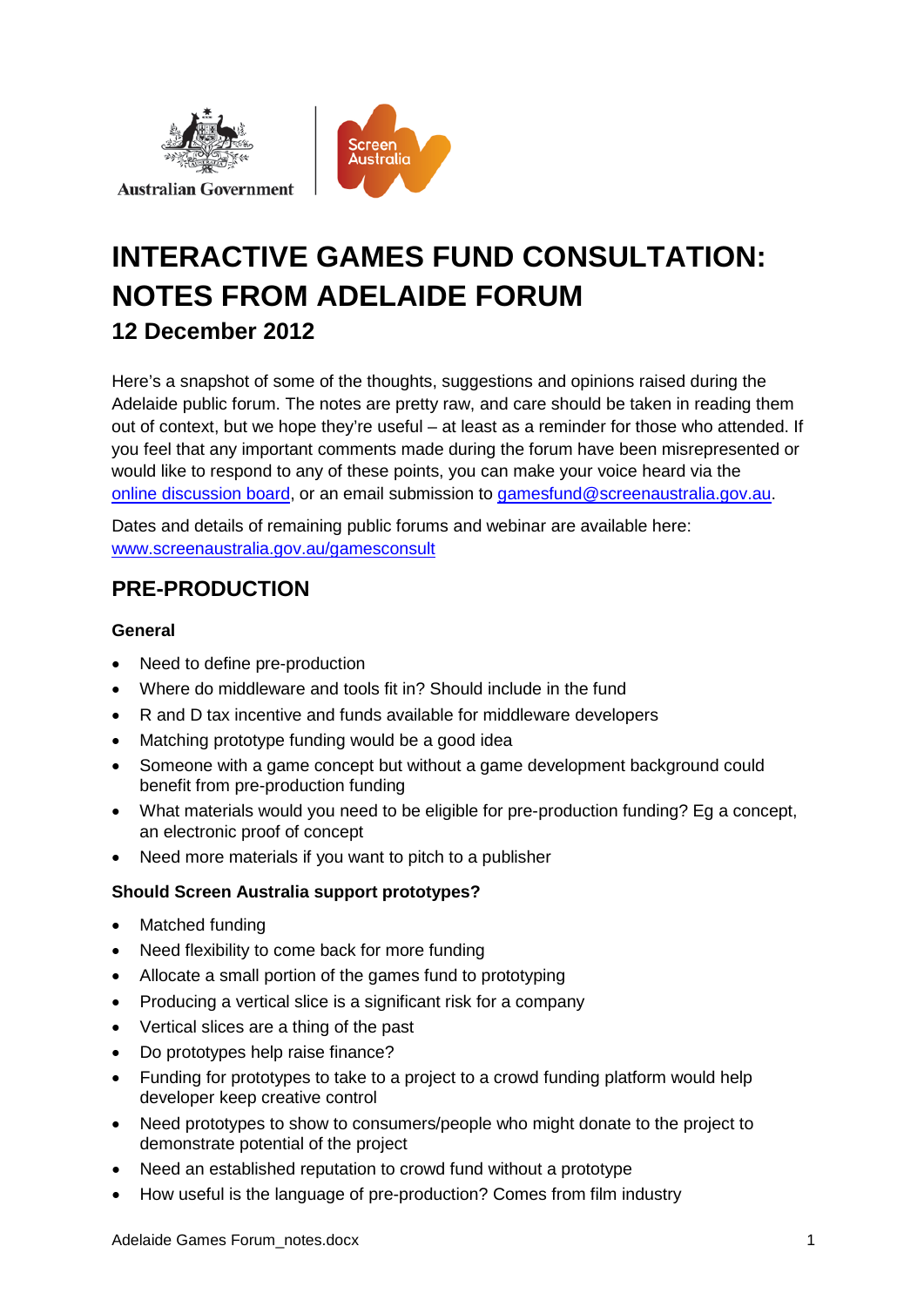- Iterative funding at key stages of a game's development
- Prototypes are relatively easy to produce so they don't need SA funding
- Developers need to show they are committed by funding the development of a prototype themselves
- If you are serious, you are willing to commit money and time to develop a prototype

#### **Exclusions**

- R rated content
- Online gambling (there are grey areas)
- Should be targeted at projects for the general public
- Should consider supporting simulation games to help to retain talent
- Shouldn't exclude educational /informative games
- Grey area between simulation and video games

## **PRODUCTION**

#### **How much should you be able to/need to ask Screen Australia for?**

- Take what you need and need what you take
- Must be appropriate to scale of game and recruitment and marketing strategy
- Recoupable equity investment would encourage developers to raise finance outside of Screen Australia funding
- Depends who you want to help eg for indies 70:30 (70% contribution from Screen Australia, 30% from developer) would be appropriate
- Marketplace attachment requirement is a catch 22 can't get Screen Australia funding without a marketplace attachment, can't get a marketplace attachment without Screen Australia funding
- Developer should take on some financial risk

#### **Investment or loan**

- Needs to an investment that is paid back by successful developers
- Repaying an investment helps build a business reputation which helps developers to access loans from other sources

#### **Eligibility**

• Credit requirement – should depend on what amount people are asking for

#### **What materials should you need to access production funding?**

- A decent prototype and business plan so that the fund has a better chance of producing hits
- Stage gates for funding draw downs
- Greenlight from Steam at the point of application
- Greenlight doesn't guarantee your project will get onto Steam
- A well considered marketing plan is as valuable as Steam Greenlight
- Showing a following eg subscriber list, followers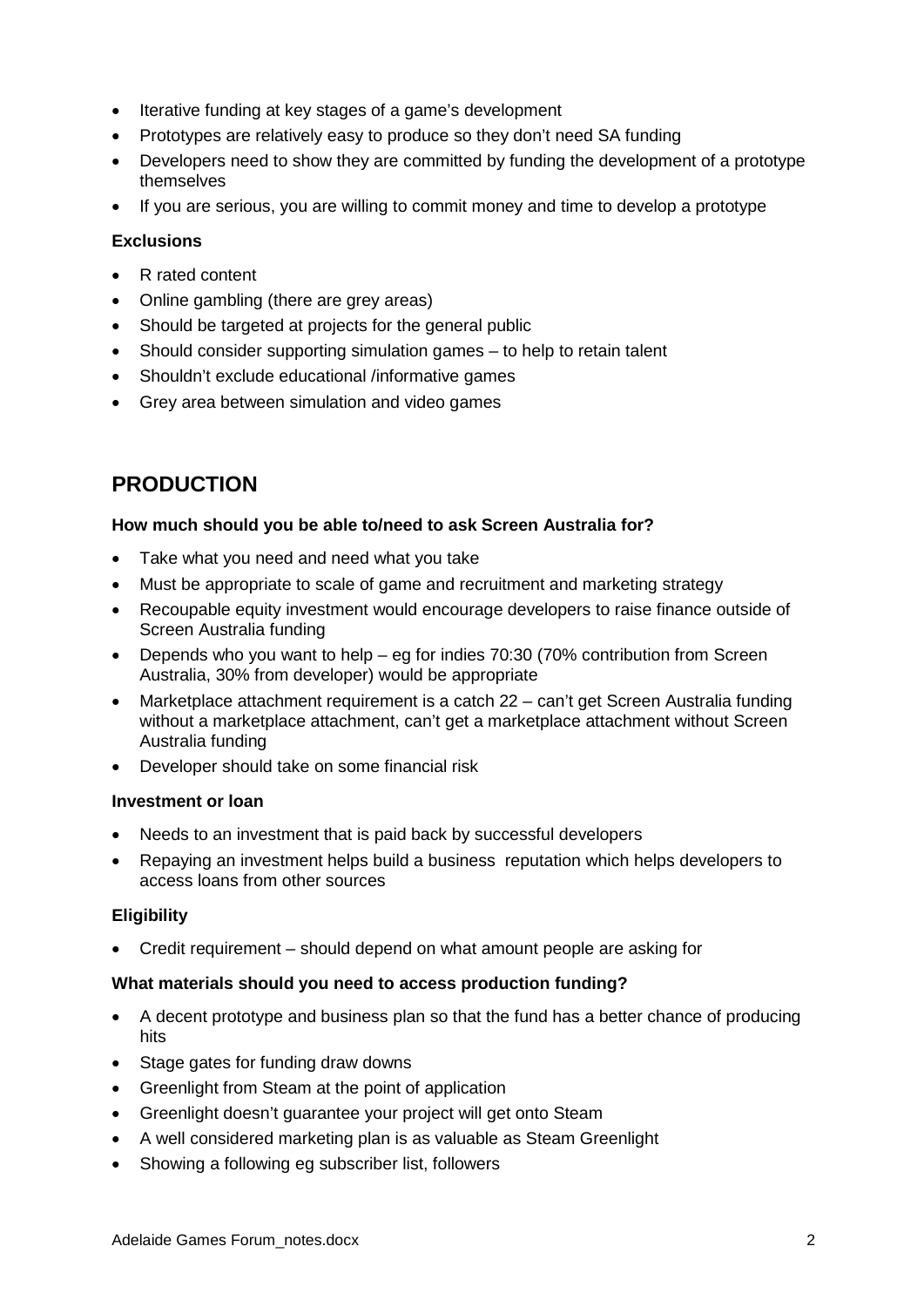#### **What percentage of a budget should be allocated to marketing and publishing?**

- 150k self published title should spend 50% on marketing, realistically at the moment between 5 and 10% is spent on marketing
- 50% or more on marketing
- Case by case with ongoing review
- In the market people spend more on marketing once the game has some traction with consumers
- Self publishing market is crowded, there is a role for publishers
- We need to involve publishers in the marketing equation
- There are a lot of paths to market and we need to investigate those further
- Screen Australia should provide 50% percent of the budget for marketing
- Indies don't spend enough on marketing because of inexperience
- The fund could support developers to engage external marketing services

### **ENTERPRISE**

- Does the company have to be wholly Australian owned? Has to have central management and control in Australia
- Why should we fund big companies to do R&D? Wouldn't project funding produce some of the outcomes intended by the Enterprise funding?
- Enterprise is an investment in people, Enterprise gives companies financial security
- Collaborations between companies are encouraged by Screen Australia
- Has Enterprise been successful in film and tv industry? Concerned that Screen Australia will become director of company ie will enforce business plan, too much control
- TV enterprise program has been very successful, funded companies have expanded significantly
- Enterprise eligibility experience of company directors vs experience of developers? Experienced board members could count a lot towards eligibility because they guide the company
- Screen Australia needs feedback on eligibility requirements for enterprise funding

### **OTHER**

- Is the same game on two platforms two titles? No
- Complementary relationship between Screen Australia and state agencies SAFC does fund entry level applications, a year ago 7 out of 10 funded projects were games, SAFC wants to see engagement with an audience even at an entry level
- Conference attendance? Enterprise and project funding could include funding trips to market as part of the budget/business plan
- Small travel grants are not feasible for the fund
- Travel grants are available from other places: Victoria has a funding program for export market development, so does NSW, South Australia has travel grants, federal travel grants from Austrade
- Travel to markets is marketing